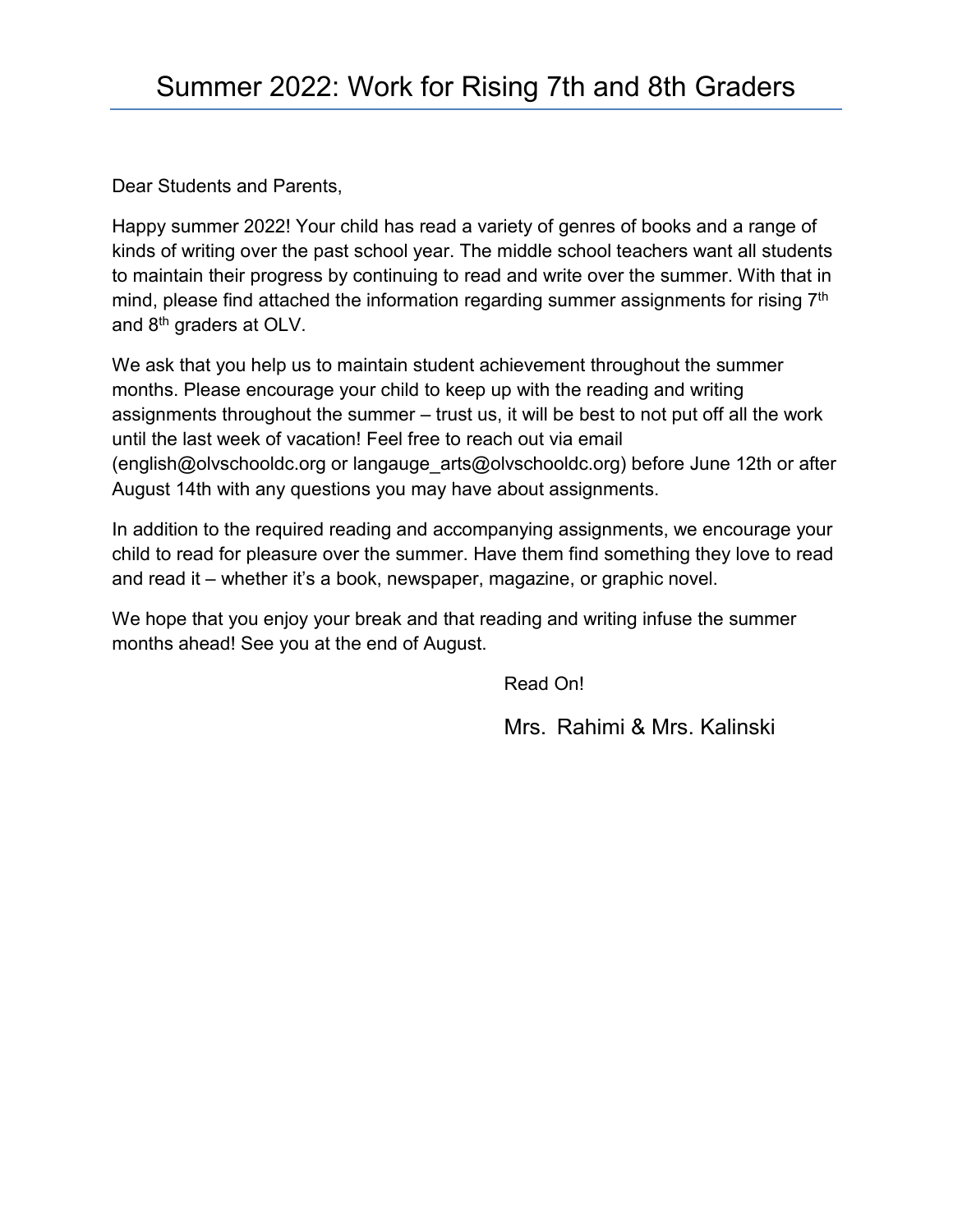#### **SUMMER READING :**

Both the 7th and 8th Graders will be reading the same book this summer. The students will read, *The Boy Who Harnessed the Wind* (**Young Readers Edition**) by William Kamkwamba and Bryan Mealer.

### **Reading Assignment: [16 points/Rubrics are below.]**

#### **Rising 7th Grade: Submit in English Google Classroom.**

Identify three scientific terms or principles introducted in the book. In 3-4 sentences explain each principle. Explain in what context is the principle discussed in the book? Find a quote from the book to support your thinking. Use the claim, support, reason formula that we we used this year. You may need to do additional research to define words and concepts so that you fully understand the principle discussed in the book. If you do additional research, be sure that you list your resources. Your assignment should be 3 paragraphs in length (1 paragraph per scientific principle).

#### **Rising 8th Grade: Submit in English Google Classroom.**

They say, "Necessity is the mother of invention." Several times throughout the book, William proves that where there is a problem, he can find a way to solve it; where there is a need, he can find a way to meet it.

What is a problem in your community (it can be a local, city, state, or country) that applied science, or invention might be able to solve? Consider all it took William to come up with a creative solution to his complex problem involving health and sanitation, the environment, economics, and education. Then, think about your problem. What are some causes? What are some possible solutions? Consider one action that can be taken toward solving the problem you have identified. You may wish to complete additional research, but it is NOT required.

Choose one of the following methods to share your idea.

- 1. Write a letter to a government official who has the power to make or change laws affecting the issue you've identified. Your letter should be 3 paragraphs long and about a page in length (double spaced).
- 2. Create a flyer for your community identifying a problem and a suggested solution. Your flyer should be on 8.5 x 11" paper. Follow the MSWG for illustrations.

#### **English Assignment:**

#### **Rising 7th and 8th Grades -Summer in a Can: Bring to school on first day.**

During the first week of summer, grab an empty can or other container to stash little mementos of your summer days away. These can include sea shells, empty sun tan lotion bottles, flowers, cool rocks, tennis balls, postcards of places visited, ticket stubs, etc. Include items that bring vivid images back to mind, **but please do not bring anything valuable or breakable.** You will present your Summer in a Can during the first few weeks of school. You will be graded on your oral presentation; be prepared to include plenty of *sensory language* in your presentation. You should gather 5-8 objects to share. You should be prepared to rehearse your presentation at home. Your presentation should be about 3-6 minutes in length. Refer to the attached rubric for more details about this English assignment. The rubric is also in the English Google classroom.

#### **\*\*All Work Is Due The First Day Of School. Written work should be typed AND double spaced.**

**\*\*We, of course, encourage you to read more than just the required book. Find something you love to read and read it!**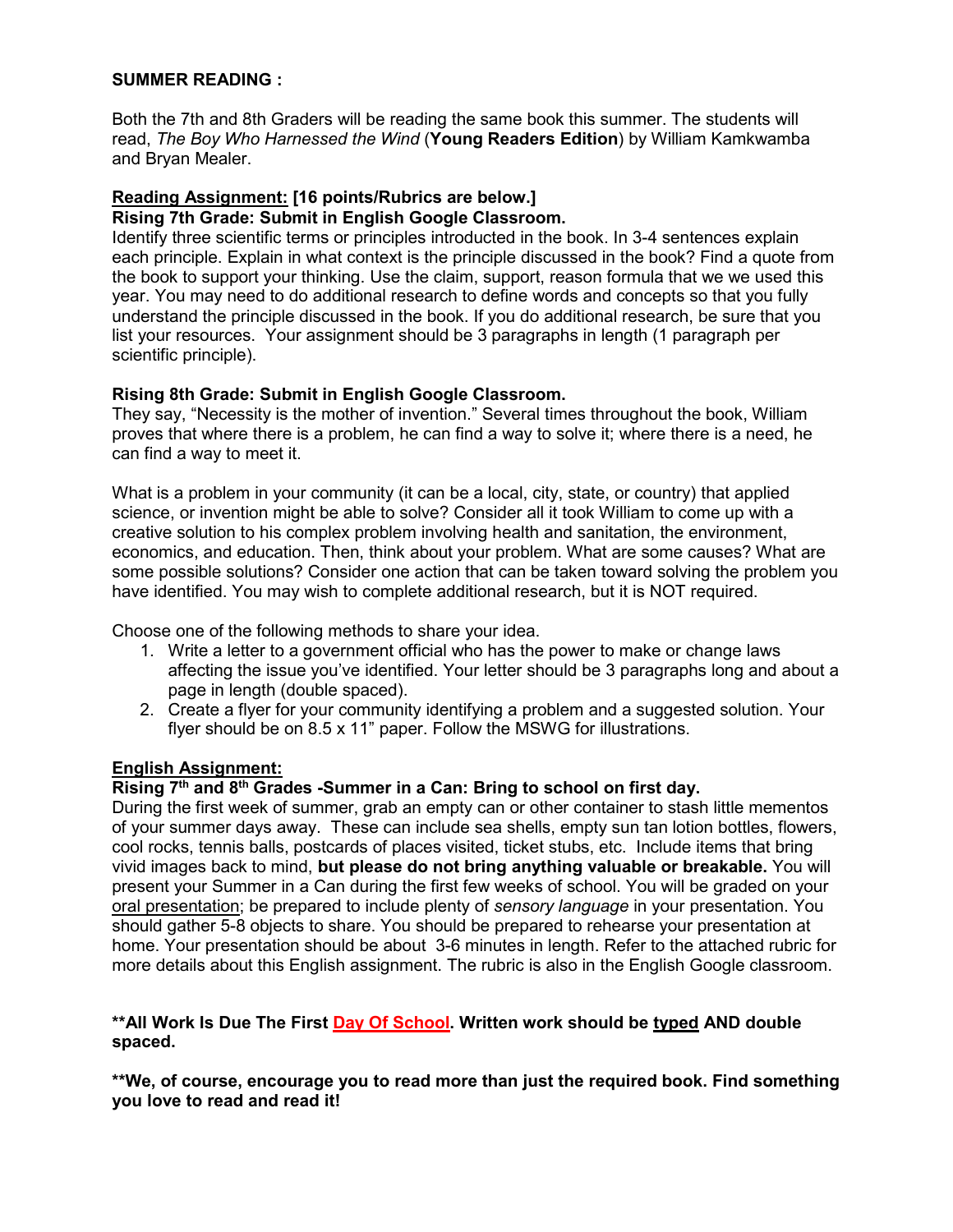# **Scoring Rubric – 7th Grade Reading Assignment**

|                                            | $\overline{4}$                                                                                                                                                                                                                                               | $\overline{3}$                                                                                                                                                                                                                                        | $\overline{2}$                                                                                                                                                                                                                                                                                           | 1                                                                                                                                                                        |
|--------------------------------------------|--------------------------------------------------------------------------------------------------------------------------------------------------------------------------------------------------------------------------------------------------------------|-------------------------------------------------------------------------------------------------------------------------------------------------------------------------------------------------------------------------------------------------------|----------------------------------------------------------------------------------------------------------------------------------------------------------------------------------------------------------------------------------------------------------------------------------------------------------|--------------------------------------------------------------------------------------------------------------------------------------------------------------------------|
| <b>Three</b><br><b>Paragraphs</b>          | The paragraphs are<br>excellently written.<br>Student conveys an<br>accurate<br>understanding of<br>the scientific<br>principles within the<br>context of the book.<br>Student uses<br>logical<br>claim/support/<br>reason. The quote<br>supports the claim. | The paragraphs are<br>mostly well written.<br>Student shows an<br>understanding of<br>the scientific<br>principles within the<br>context of the book.<br>Student mostly<br>uses logical<br>claim/support/<br>reason. The quote<br>supports the claim. | The paragraphs<br>may not be<br>consistently well<br>written. Student<br>may not show an<br>understanding of all<br>the scientific<br>principles within the<br>context of the book.<br>Student may use<br>logical<br>claim/support/<br>reason. The quote<br>may not provide<br>support for the<br>claim. | Thought and effort<br>put into assignment<br>is not apparent.<br>Student does not<br>use<br>claim/support/reaso<br>n.                                                    |
| <b>Scientific</b><br><b>Principles</b>     | It is clear the<br>student has<br>researched other<br>sources and<br>demonstrates a<br>clear understanding<br>of the scientific<br>principles chosen.                                                                                                        | The student may<br>show clear<br>understanding of 2<br>out of 3 scientific<br>principles, but not<br>all. It is unclear if<br>student has done<br>additional research.                                                                                | The student may<br>show clear<br>understanding of<br>one or no scientific<br>principles chosen. It<br>is clear no<br>additional research<br>has been done.                                                                                                                                               | Scientific principles<br>are misidentified or<br>misunderstood.<br>Student has<br>incorrectly identified<br>something in the<br>book as a scientific<br>principle.       |
| <b>Accuracy</b>                            | The information<br>conveyed is<br>accurate to a very<br>high degree when<br>checked against the<br>book itself.                                                                                                                                              | The information<br>conveyed is<br>accurate to a high<br>degree when<br>checked against the<br>book itself.                                                                                                                                            | The information<br>conveyed is<br>accurate to a<br>modest degree<br>when checked<br>against the book<br>itself.                                                                                                                                                                                          | The information<br>conveyed is<br>somewhat accurate<br>when checked<br>against the book<br>itself.                                                                       |
| Grammar &<br>Writing<br><b>Conventions</b> | There are little or<br>no errors in spelling<br>or grammar<br>throughout the<br>paper. It is evident<br>the student used<br>the writing process<br>to evaluate his or<br>her writing. Quotes<br>are formatted<br>correctly (MLA).                            | There are few<br>errors in spelling or<br>grammar<br>throughout. Writing<br>process may or<br>may not be evident<br>Quotes are mostly<br>formatted correctly<br>(MLA).                                                                                | There are some<br>errors in spelling or<br>grammar<br>throughout. Little or<br>no evidence of<br>writing process.<br>Quotes are<br>somewhat<br>formatted correctly.                                                                                                                                      | There are some<br>errors in spelling or<br>grammar<br>throughout. No<br>evidence of writing<br>process. Quotes<br>are non-existent<br>and/or not<br>formatted correctly. |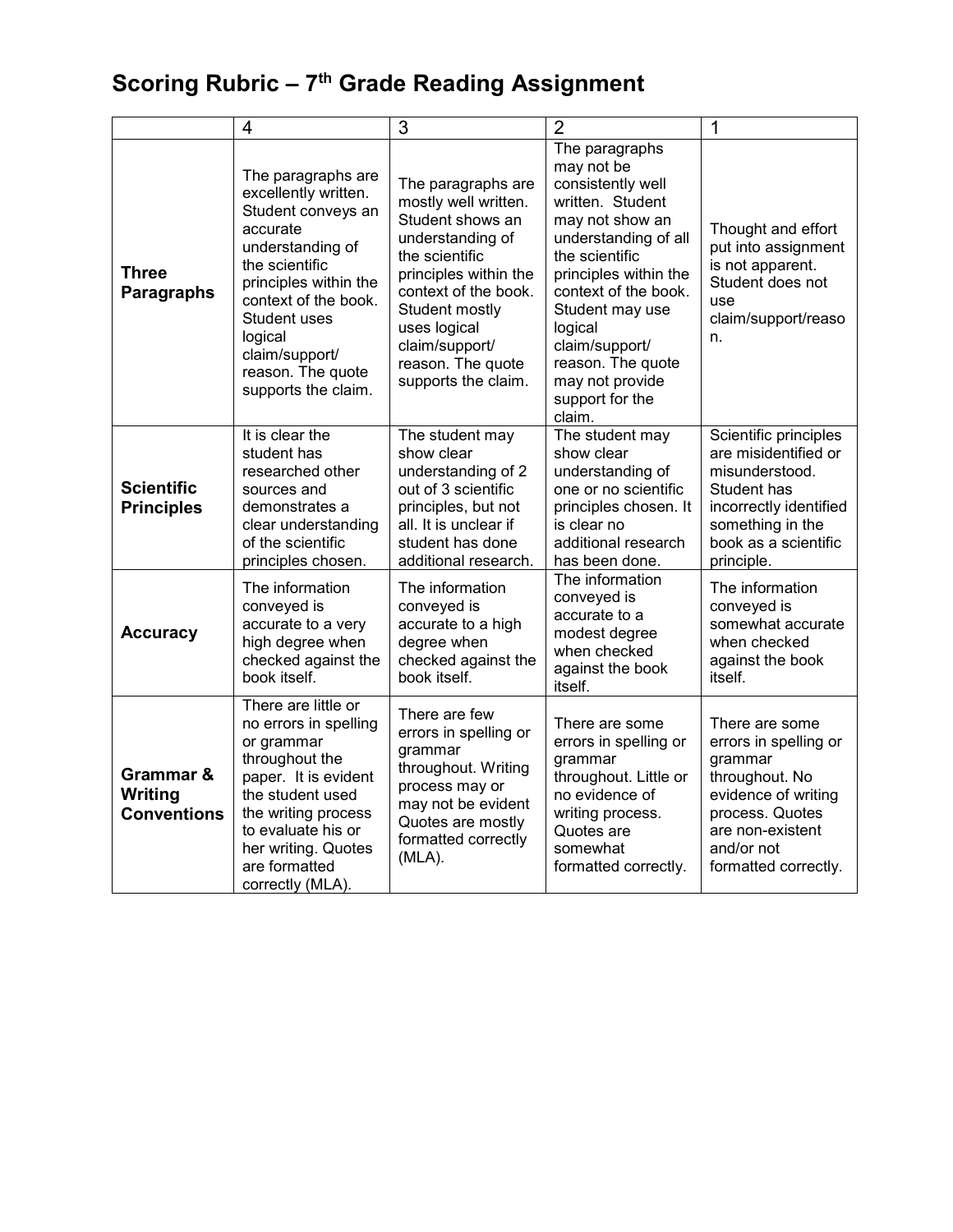### **Scoring Rubric – 8th Grade Reading Assignment**

|                                                                     | 4                                                                                                                                                                                                                                                                                          | 3                                                                                                                                                                                                                                                   | $\mathbf 2$                                                                                                                                                                                                                                                             | 1                                                                                                                                                                                            |
|---------------------------------------------------------------------|--------------------------------------------------------------------------------------------------------------------------------------------------------------------------------------------------------------------------------------------------------------------------------------------|-----------------------------------------------------------------------------------------------------------------------------------------------------------------------------------------------------------------------------------------------------|-------------------------------------------------------------------------------------------------------------------------------------------------------------------------------------------------------------------------------------------------------------------------|----------------------------------------------------------------------------------------------------------------------------------------------------------------------------------------------|
| <b>Explanation of</b><br><b>Issue under</b><br><b>Consideration</b> | Writer clearly and<br>thoughtfully<br>introduced the<br>issue under<br>consideration. They<br>use specific<br>examples to<br>support their<br>position and cite<br>and sources they<br>may have used.                                                                                      | Writer introduced<br>the issue under<br>consideration. They<br>may have used one<br>or two examples<br>but examples<br>lacked specificity.<br>Student may not<br>have cited sources<br>they may have<br>used.                                       | Writer introduced<br>the issue under<br>consideration on a<br>very surface level.<br>They did not<br>provide examples<br>Student did not cite<br>sources they may<br>have used.                                                                                         | Issue is unclear or<br>limited in<br>explanation.<br>Student did not<br>explain thoroughly<br>the issue under<br>consideration.                                                              |
| <b>Argument</b>                                                     | A persuasive<br>argument is made<br>for what a<br>government official<br>receiving your letter<br>should do (a<br>proposed solution,<br>or an idea for<br>drawing more<br>attention to the<br>issue) or what the<br>community should<br>do when reading<br>your flyer                      | An argument is<br>made for what the<br>government official<br>receiving your letter<br>should do or<br>community member<br>reading your flyer<br>should do (a<br>proposed solution,<br>or an idea for<br>drawing more<br>attention to the<br>issue) | An argument is<br>made but it is not<br>clearly made for<br>what the<br>government official<br>receiving your letter<br>or community<br>member reading<br>your flyer should do<br>(a proposed<br>solution, or an idea<br>for drawing more<br>attention to the<br>issue) | Student does not<br>propose a solution<br>or call to action.                                                                                                                                 |
| Organization                                                        | Uses standard<br>letter format;<br>Information is<br>organized in a<br>way that clearly<br>articulates the<br>writer's message                                                                                                                                                             | Mostly uses<br>standard letter<br>Format; Organized<br>in a way that<br>mostly articulates<br>the writer's<br>message.                                                                                                                              | Somewhat uses<br>standard<br>letter format;<br>Organized in a way<br>that<br>somewhat<br>articulates the<br>writer's message                                                                                                                                            | Does not use<br>standard letter<br>Format; Not<br>organized in a way<br>that<br>clearly articulates<br>the writer's<br>message                                                               |
| Grammar &<br>Writing<br><b>Conventions</b>                          | There are little or<br>no errors in spelling<br>or grammar<br>throughout the<br>paper. It is evident<br>the student used<br>the writing process<br>to evaluate his or<br>her writing. Any<br>citations are<br>properly formatted<br>using MLA. In-text<br>citations are used<br>as needed. | There are few<br>errors in spelling or<br>grammar<br>throughout. Writing<br>process may or<br>may not be evident.<br>Citations (bot in-text<br>and Works Cited)<br>may not be<br>correctly formatted<br>(as needed).                                | There are some<br>errors in spelling or<br>grammar<br>throughout. Little or<br>no evidence of<br>writing process.<br>Citations are clearly<br>needed for work<br>that was<br>researched.                                                                                | There are some<br>errors in spelling or<br>grammar<br>throughout. No<br>evidence of writing<br>process. Citations<br>are missing for<br>work that was<br>researched.<br>$\ddot{\phantom{0}}$ |